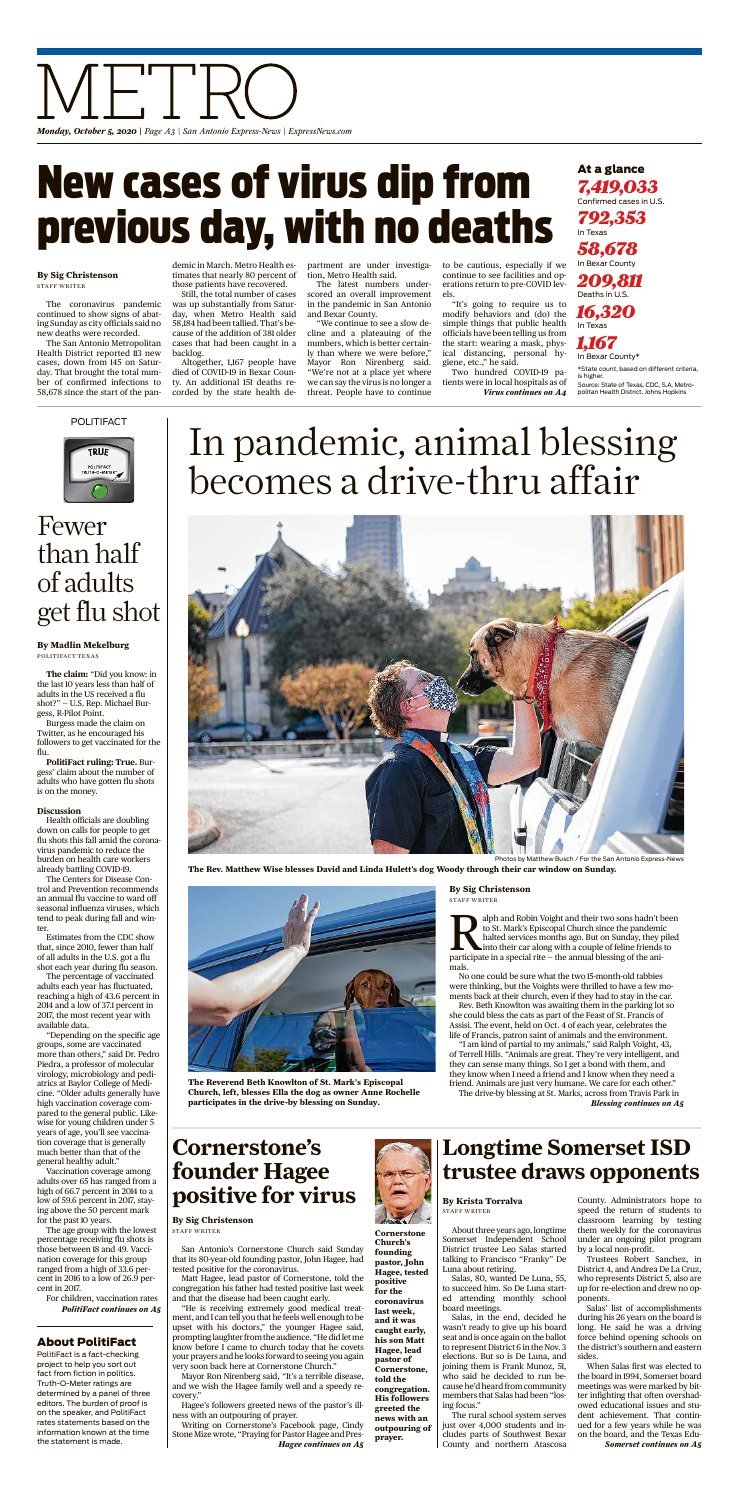#### METRO

with the virus.

four from Saturday.

Antonio in other ways.

sive Jimenez Thanksgiving dinner at the Convention Center and another Turkey Day tradition: the annual effort by families around San Antonio to host and feed young soldiers andair-

men.

Still, there was good

news.

Key measures of the virus' spread are more favorable than in July and early August, when the number of confirmed new cases sometimes exceeded 1,000

in a single day.

Nirenberg expressed optimism that the city's part-



Tom Reel / Staff photographer

nership with a new nonprofit, Community Labs, to do faster and more accurate COVID testing would mark a turning point. The tests, which will become available today, will be given free to people without symptoms.

The PCR Diagnostic Panel that will be used has the highest level of accuracy, the mayor said. Results will be available within one day, he added.

"A PCR test that can produce rapid results is really the only way we can use massive testing to our advantage," Nirenberg said.

Initially, the free tests for asymptomatic people will be available only at specified times.

Today, they will be offered at Cuellar Community Center, 5626 San Fernando St., from10 a.m. to 11 a.m.

On Tuesday, they will be

available at Ramirez Community Center, 1011 Gillette Blvd., from10a.m.to11a.m. On Wednesday, the tests

will be offered at Freeman Coliseum, 3201 E. Houston St., between 9 a.m. and 10 a.m.

All three sites will offer daily testing starting Oct. 12.

To schedule an appointment, call 830-391-8559.

*sigc@express-news.net*



VIRUS *From page A3*

> **Workers are shown in a lab of Community Labs, which, in a partnership with the city, will offer free COVID-19 tests for people without symptoms.**

Democratic strategists say Biden instead will stay focused on bigger-picture implications of a potential 6-3 conservative majority on the high court, in particular the effect on health care and the survival of the Affordable Care Act.

A Texas-led lawsuit to repeal the ACA is scheduled to be heard by the Supreme Court a week after the election. If the challenge is successful, 2 million more Texans could lose their health care, adding to the state's highest-in-the-nation rate of uninsured residents.

Asked about the issue during the first presidential debate, Biden said that "the American people have a right to have a say" and that the Senate should wait before confirming a new justice. But he quickly pivoted to the practical effect of a Trump nomination.

"Now, what's at stake here is the president's made it clear, he wants to get rid of the Affordable Care Act," Biden said. "He's been running on that, he ran on that and he's been governing on that. He's in the Supreme Court right now trying to get rid of the Affordable Care Act, which will strip 20 million people from having health insurance

now, if it goes into court."

Biden went on to link Barrett, a federal appellate judge, to the president's desire to gut the health care law known as Obamacare. Biden said such a move would disproportionately affect women.

Barrett, in a 2017 academic essay published in a Notre Dame Law School journal, criticized past Supreme Court decisions upholding core provisions of

the ACA. Barrett wrote that "it is illegitimate for the court to distort either the Constitution or a statute to achieve what it deems a preferable result."

Referring to a 5-4 decision in 2012 that upheld the law's individual mandate, Barrett said Chief Justice John Roberts had "pushed the Affordable Care Act beyond its plausible meaning to save the statute."

During the presidential debate, Biden said of Barrett: "I'm not opposed to the justice; she seems like a very fine person. But she's written, before she went

on the bench, which is her right, that she thinks that the Affordable Care Act is not constitutional."

Biden and other Democrats have noted that the balance of the court also affects access to abortion, immigrant rights and the environment.

Yet Biden has refrained from answering questions about whether he would seek to expand the number of Supreme Court seats if

elected, as some Democrats have suggested.

Democratic consultant Lisa Turner said Biden is playing the long game on this issue. By avoiding it, he can juxtapose his restraint and issues-based approach with Republicans' display of legislative force on the Barrett nomination, she said.

"You're threading the needle if you're Joe Biden," Turner said. "I would want the Republicans to show up the way that they're currently showing up, which is trying to ram through an appointee instead of dealingwith a stimulus package and helping people that are still on unemployment or threatening the fact that pre-existing conditions may not be protected. I think that is going to be a better tactic." Whether the issue will move the needle for either candidate in Texas — or national races — is still a question mark.

**Throwing spark on race**

Trump's desire for a speedy confirmation of

Barrett has put a spotlight on the Senate, and that has breathed life into a relatively sleepy Senate race in Texas between incumbent Republican John Cornyn and Democrat MJ Hegar, whose fundraising and polling had been lagging.

"Since the passing of Justice Ginsburg, we have been humbled by the outpouring of support from people who want to ensure that her legacy of fighting for equal rights and justice for all is continued," Hegar campaign spokesman Jake Lewis said. "Texans know that on Nov. 3, preserving

our health care is on the ballot, protecting women's rights is on the ballot, defending voting rights is now on the ballot, which is why they are fired up and energized to send Sen. Cornyn packing."

For at least two years straight, Texas has had the highest rate of uninsured people in the nation, census data show. In 2018, the rate was 17.7 percent, or about 5 million people, up from 17.3 percent the year prior. Hegar has made it a

campaign issue, taking aim at Cornyn for his leadership role in the GOP's effort to repeal the ACA three years ago and his continued support for abolishing it.

Cornyn recently explained on the Senate floor why he supported a Senate vote on Barrett before the election, saying it was the will of the voters who elected a Republican president and Senate majority.

"Do you think we would still be hearing the same arguments from our friends across the aisle if Hillary Clinton had become president and been able to nominate" a justice, he asked. "I think not."

The court nomination is firing up Cornyn's supporters as well, said campaign press secretary Krista Piferrer.

"Our volunteers who were out knocking on doors this past weekend found the issue was top of mind to many," Piferrer said. "The message from the voters has been consistent; they want a candidate who shares their values not someone like MJ Hegar who'd allow (Senate Minority Leader) Chuck Schumer to pack the court with liberal judges who legislate from the bench."

National polling suggests the issue resonates mainly with voters who already have made up their minds.

#### **More anger at Trump?**

A majority of voters want to see the next president choose Ginsburg's successor, rather than have Trump do so now, according to a Washington Post-ABC News poll. Democrats are more convinced than Republicans that the issue makes it even more important for their candidate to win, the survey found.

Biden appears to be in a slightly better position to

benefit from a Supreme Court nomination battle. The poll found that 64 percent of his supporters say it makes it "more important" that Biden win the election, compared with 37 percent of Trump supporters when asked the same question. The majority of Trump supporters, or 62 percent, said it made no difference.

But Texas political consultant Bill Miller, who has worked for candidates of both parties, says a political win right before an election will work to the Republicans' benefit.

"It breeds enthusiasm you're getting a Supreme Court justice nominee that you didn't expect on the eve of an election," Miller said. "Republicans are enthusiastic about that, as the Democrats would be if it were the other way around. It's an enthusiasmbuilder, it's a feel-good moment, and especially so close to the election, it will carry over right into early voting and right into Election Day."

On the other hand, the electorate is already extremely polarized, political strategists said, so the issue is more likely to fire up voters from the Democrat and Republican bases than to engage voters who are not so sure.

Relative to other issues, the Washington Post-ABC poll found that the Su-

preme Court nomination did not animate voters of both parties as much as other issues, including the coronavirus outbreak, health care and racial justice.

"The anger is already there about Trump," Miller said, referring to Democrats. "They've got plenty of anger for Trump, with or without this deal. That cup is already full."

*taylor.goldenstein@ chron.com*



- 
- Sports Injury
- Diabetic Foot Wound Care

### **GET HELP NOW!**

#### **WE OFFER:**

- Comprehensive Foot Exam
- . Minimally Invasive Surgery
- Advanced Diagnostic Technology
- Shockwave Therapy • MLS Laser Therapy
- Fungal Laser Treatments
- . HyProCure® for Flat Feet
- FitStation by HP
- .3D Printed Custom Orthotics
- · Stivax Neurostimulation Device
- . Regenerative Injection for Plantar Fasciitis

Foot Care for Children, Teens & Adults

#### 13525 Centerbrook, Suite 104 **Universal City, TX 78148**

#### $(210)$  375-3318 or toll free: (855) 972-9512 www.NextStepFoot.com

Tricare, Medicare & VA Providers • Always Accepting New **Patients • We Accept Most Commercial Insurances** 

#### HIGH COURT *From page A1*



Al Drago / Bloomberg

**Religious leaders march last week in Washington, D.C., during a protest against the nomination of Amy Coney Barrett to the Supreme Court. The demonstration was called "Remember Ruth & Breonna: Rise Up & Vote."**

A second system gathering strength south of Jamaica may threaten Gulf energy production and Louisiana as a Category 2 hurricane later this week even as Tropical Storm Gamma skirts the northern coast of Mexico's Yucatan Peninsula.

The second storm system, which will be named Delta as it strengthens, could pose a threat to offshore oil and natural gas production in the Gulf of Mexico and perhaps could end up striking Louisiana if its track holds,

said Jim Rouiller, lead meteorologist with the Energy Weather Group. It was south of Jamaica late Sunday, where it has sparked storm warnings on the Cayman Islands and a hurricane watch on Cuba, the U.S. National Hurricane Center said.

"This storm could explode over theGulf and present a growing, perhaps serious, late season threat to Gulf energy production," Rouiller said. "On-shore refineries to shipping along with rigs and platforms across the upper Gulf region from Louisiana to Florida need to watch this one."

Across the Atlantic, 24 storms have formed so far, the fastest that tally has ever been reached in records going back to 1851, and the second most number of

storms ever to spin out of the ocean. In 2005, a record 28 storms formed including Hurricane Katrina, which killed more than 1,800 and caused New Orleans to flood.

The National Hurricane Center has used up all the names on its official list and has begun designating systems with Greek letters. Nine storms have hit the U.S. in 2020, including Hurricane Isaias, which knocked out power to millions in the Northeast, and Hurricane Laura, which devastated Louisiana in August.

Meanwhile, Tropical Storm Gamma is sliding southwest along the coast of Mexico's Yucatan Peninsula bring flooding rains and potential for mudslides across the region.

# **Second storm may 'explode over the Gulf'**

As TS Gamma skirts Yucatan, eyes are on the future Delta

#### **By Brian K. Sullivan** BLOOMBERG



Elizabeth Ruiz / Getty Images **Fishermen try to protect their boats as Tropical Storm Gamma**

**passes Puerto Morelos, Mexico, on Saturday. A second storm system is now likely to form in the Gulf of Mexico.**